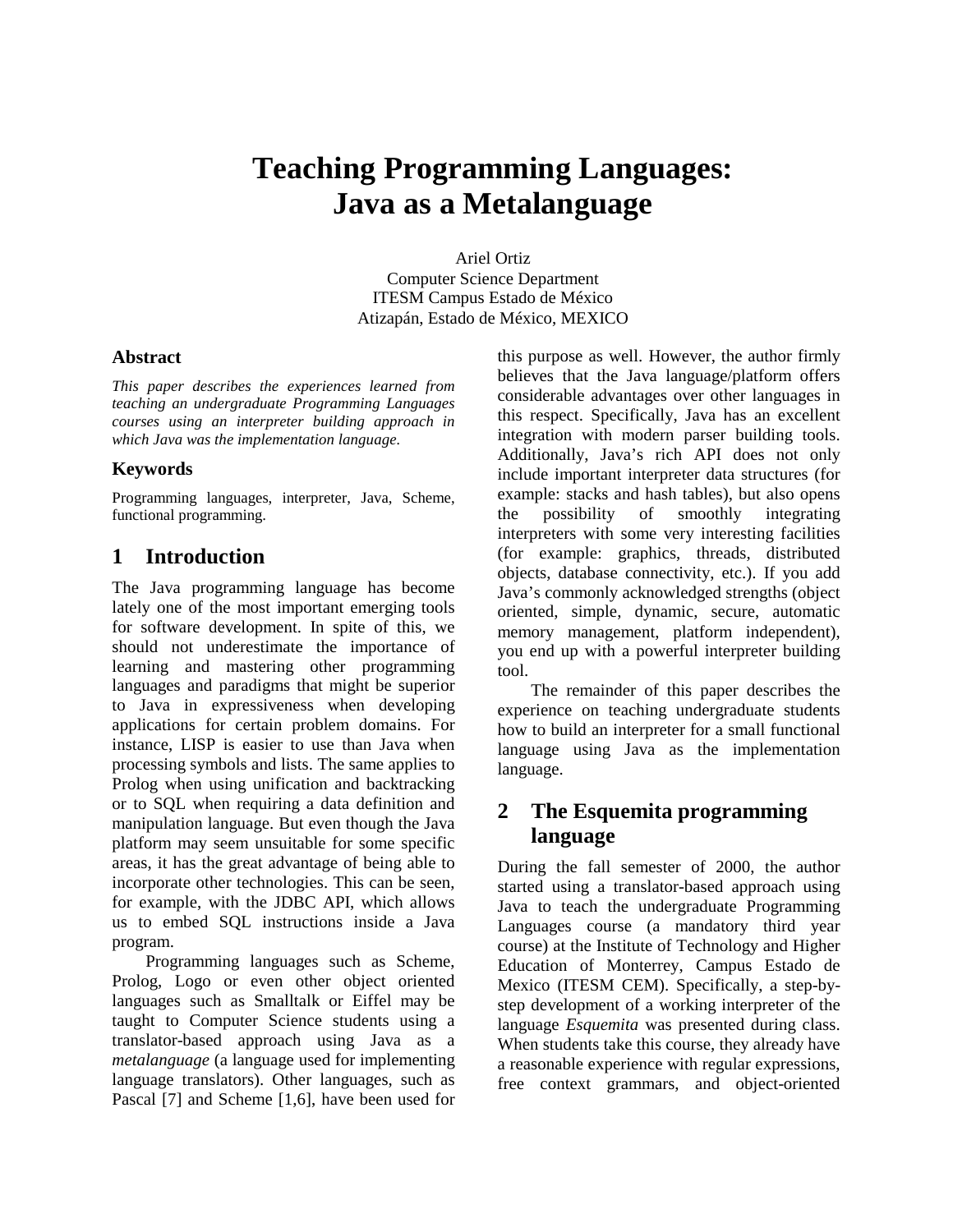software development using Java and the Unified Modeling Language (UML).

Before starting any work on the interpreter, a general overview of the theory of language translation was covered. Each translation phase was studied at a conceptual level. Afterwards, the JavaCC [9] (*Java Compiler Compiler*) parserbuilding tool was presented together with a few simple yet illustrative toy interpreters.

#### **2.1 General overview of the language**

Esquemita is a small yet representative subset of the Scheme [8] programming language. A tradeoff between language completeness and simplicity had to be made. With this in mind, the Esquemita interpreter was designed to support only the following features:

- Data types: symbols, lists (pairs and the null list) and procedures. For boolean values, the empty list represents false, everything else is considered true.
- Primitive procedures: *car*, *cdr*, *cons* and *null?*
- Special forms: *quote*, *define*, *if* and *lambda*
- Procedure application (not properly tail recursive)

It should be noted that Esquemita is a purely functional subset of Scheme. Despite the fact that this is a very small language, it does allow students to obtain a general impression of what the real Scheme language is like. Furthermore, extending the interpreter's simple framework may result in some interesting student projects.

#### **2.2 Interpreter design and implementation**

A *read-eval-print-loop* (REPL) is the typical way of using interpreters, and Esquemita was no exception. This simple execution model is shown in figure 1. As can be observed, runtime errors might happen during the evaluation of program expressions. To simplify error management, a special unchecked Esquemita exception class was defined. This exception is only caught at highest level of the read-eval-print-loop.

The overall interpreter design may be briefly described as a Java class hierarchy (see figure 2) in which the main classes represent some kind of

a specialized Esquemita data type. All instances of these classes respond to a method called eval. This method's contract is to return the result of evaluating the Esquemita datum being represented. During the read-eval-print-loop, the interpreter only deals with generic SType objects; polymorphic calls are used to "eval*"* each of these objects. Overridden toString methods are then called to print the external representation of every evaluated object.



**Figure 1:** UML Activity Diagram of a *Read-Eval-Print-Loop* 



**Figure 2:** UML Class Diagram of Esquemita Types

The eval methods for the Null and Procedure classes are extremely simple: they merely evaluate to themselves. Speaking in Java terms, they just return this.

The real work of the interpreter occurs in the eval method of the Pair class. Special forms (*quote*, *define*, *if* and *lambda*) and procedure applications are taken care of here. This is because special forms and procedure calls are always found syntactically inside a sequence of one or more *pairs* (a non-null list).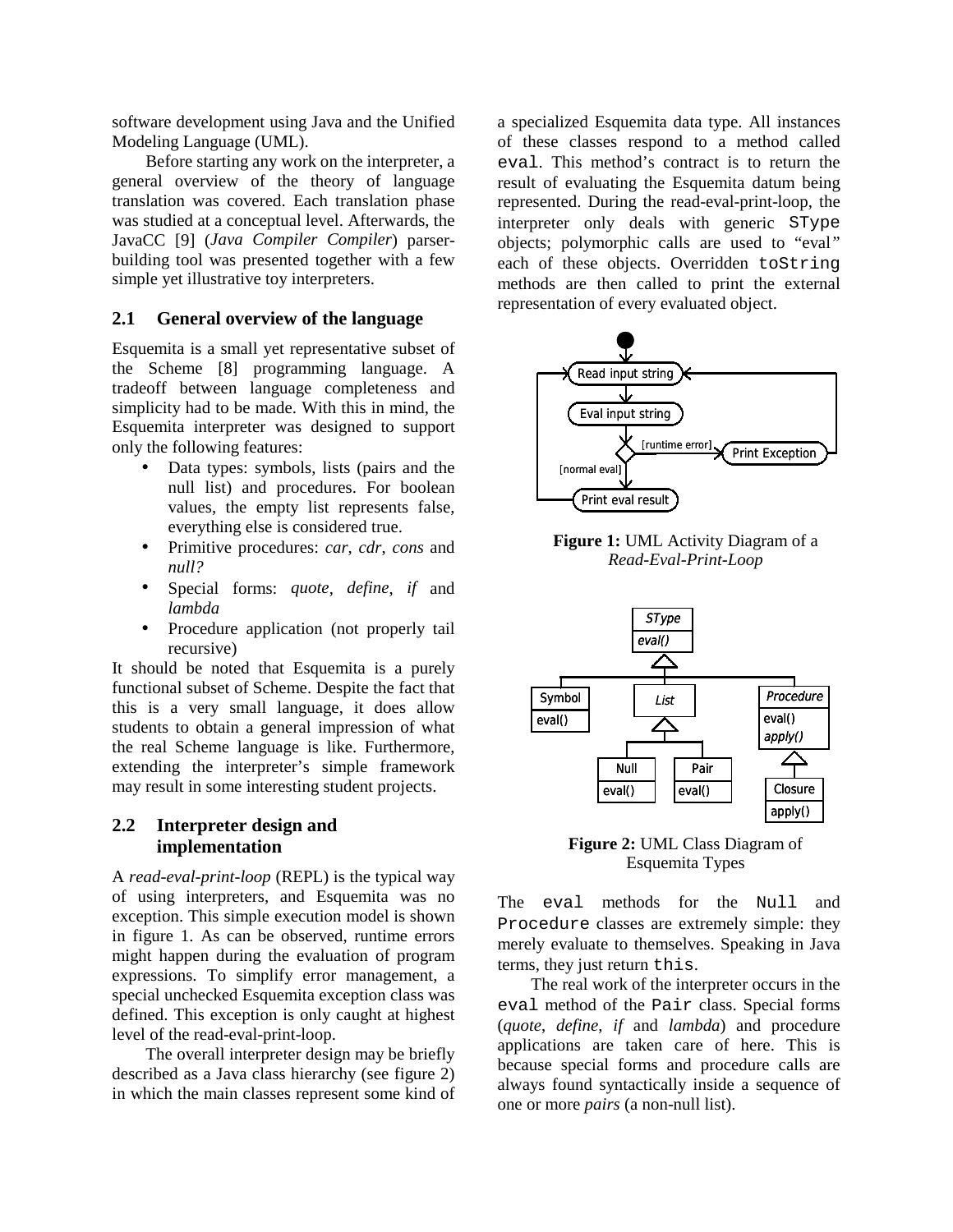Instances of classes that represent Esquemita functions (user-defined functions and primitive operations) must extend the Procedure class. In this case, the apply method is the key for carrying out function application (procedure execution). The overridden apply methods, defined for each of the Procedure subclasses, contain the actual instructions for each of the Esquemita functions. A global environment object is used to bind the variable names with their expected primitive operation objects. This same global environment is used to place new bindings whenever the "*define*" special form is used. The "*lambda*" special form, on the other hand, creates a *lexical closure* (user-defined function) that requires cloning the global environment and extending this new copy with its local lexical variable bindings. These environments are very easily implemented using the java.util.HashMap object.

Esquemita variables are represented internally using instances of the Symbol class; calling the corresponding eval method is how variable access is done. As should be expected, the entire job consists in a simple hash lookup.

## **2.3 Building the interpreter**

The steps taken to present students the interpreter design and implementation are summarized bellow:

- The lexical analyzer was constructed from our language's token specification.
- Similarly, the syntax analyzer was developed from our language's grammar specification. For both lexical and syntax analyzers, the JavaCC tool was used. Because Scheme's lexical and syntax structure is so simple, this was done pretty quickly. Students tested these two parts of the interpreter using a driver program that read the source programs from the standard input. Basically, the syntax analyzer translates a grammatically valid program to an Esquemita list representation of a syntax tree.
- Using UML activity, class, and package diagrams [4], the general structure of the interpreter was explained to the students.
- The implementation of the classes explained in the previous point was carried on. This

was, of course, the project's most time consuming activity. In order to incrementally test the interpreter, a simple graphical user interface was designed using Java's Swing API in order to implement the read-evalprint-loop.

It is important to note that most students were actually typing, compiling, and testing incrementally their interpreter using their own mobile computer equipment during class hours.

## **2.4 Learning the Esquemita language**

The students didn't have any previous experience with Scheme or LISP before this course. The Esquemita language was partially presented to them during the interpreter development, explaining only what was strictly required at any time. When the interpreter obtained its final form, a more comprehensive presentation of our Scheme subset was offered. It was fascinating to see the students' faces when they saw running their first Esquemita programs over an interpreter they had been painstakingly building for quite a while.

Because the Esquemita language is so small, it allowed us to extend it through some interesting experiments. For example, using only Esquemita's built in types, how can you represent positive integer numbers and operations? One possible solution to this problem is briefly summarized in table 1. These kinds of problems are an excellent way of encouraging students to reason specifically about data representations and abstraction in general.

## **2.5 Embedding Esquemita code in Java**

Esquemita may not only be used in its own readeval-print-loop, it can also be embedded in ordinary Java code (just like what JDBC does to SQL). The following Java snippet shows how this can be done:

```
SType result = 
    Scheme.eval("(car '(a b c))"); 
String s = result.toString(); 
// s = "a"
```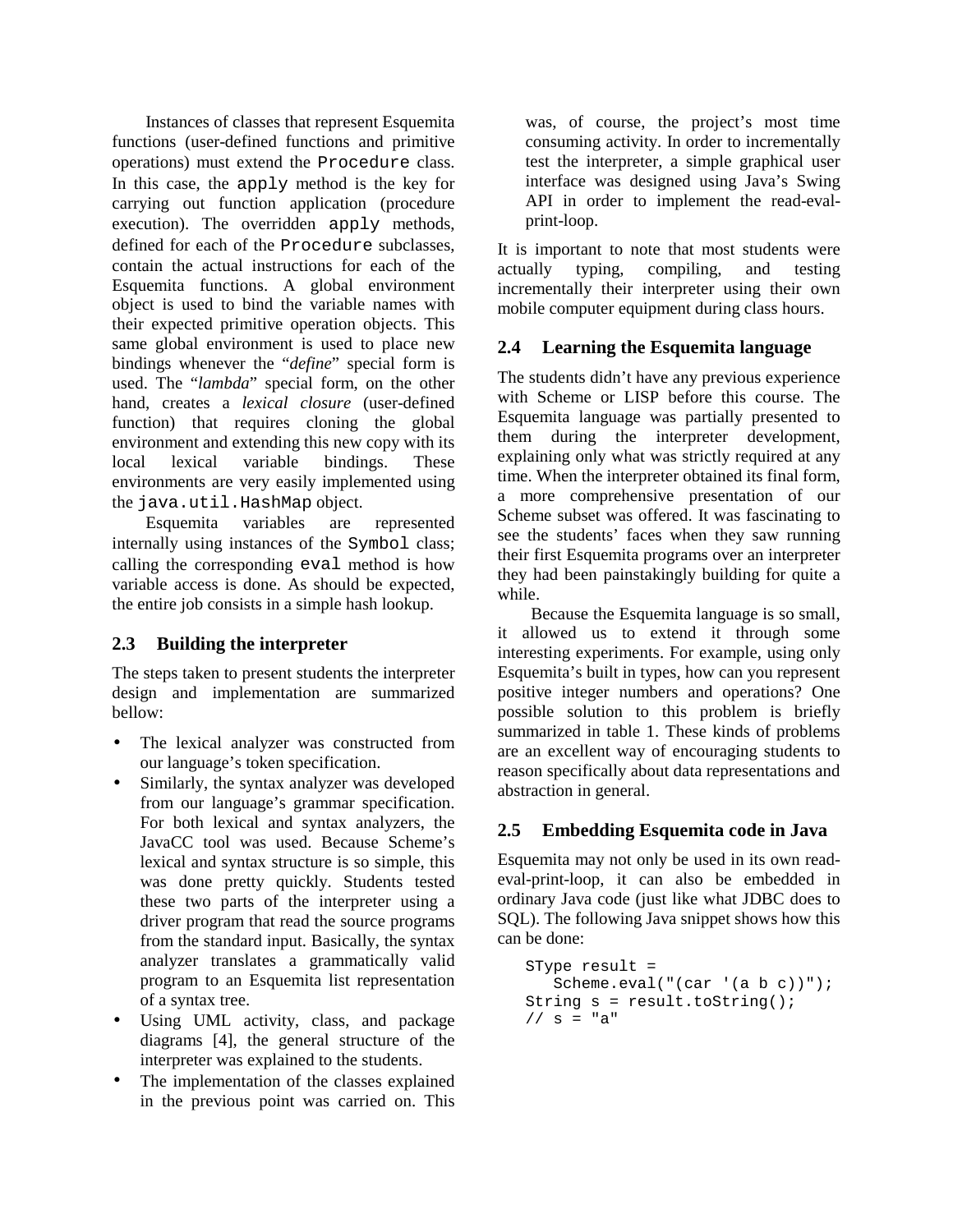| Concept          | Esquemita implementation                                                                                                 |
|------------------|--------------------------------------------------------------------------------------------------------------------------|
| $\theta$         | $\cdot$ ()                                                                                                               |
| $\mathbf{1}$     | $'$ ( ( ) )                                                                                                              |
| 2                | '(( )() )                                                                                                                |
| $\boldsymbol{n}$ | $'(( )$ ( ) )                                                                                                            |
| zero?            | (define zero? null?)                                                                                                     |
| add1             | (define add1<br>$(\lambda)$ (lambda $(x)$<br>$\text{(cons '() x)}$                                                       |
| sub1             | (define subl<br>(lambda (x)<br>(cdr x))                                                                                  |
| $=$              | $define =$<br>(lambda (a b))<br>(if (zero? a)<br>(if (zero? b) 'true '())<br>(if (zero? b) '() (= (sub1 a) (sub1 b)))))) |
| $^{+}$           | $(define +$<br>(lambda (a b)<br>$(if (zero? a) b (add1 (+ (sub1 a) b))))$                                                |
| $\ast$           | (define *<br>(lambda (a b)<br>(if (zero? a) a $(+ b (* (sub1 a) b))))$                                                   |

**Table 1:** Implementing Positive Integer Numbers and Operations

The Esquemita code can appear inside a Java string, but it can also be read from a file. The embedding facility allows us to build programs that combine whatever features we care to use from both the Esquemita and Java languages.

# **3 Building interpreters for other languages**

Because the Esquemita interpreter was mostly instructor-guided, an extra-class project was assigned to all students in order to make sure that they understood how to build an interpreter by themselves. The project consisted in building a Logo interpreter. As a hosting platform, Java worked fairly well for Logo's turtle graphics. Logo has some common elements with Scheme, yet in some respects it is completely different. Particularly, Logo is an imperative language, not a functional one. Consequently, students had to fully understand, at the implementation level, the differences between these two computational models.

## **4 Related work**

Using Java to build interpreters and compilers has been common since the inception of the Java programming language. Appel [3] explains how to build language compilers (including those for functional languages) using Java. This approach is fine for a compiler design course, but not for a programming languages course. This is because, as experience shows us, writing a virtual machine (interpreter) for a language is generally easier and quicker than writing a compiler that has to produce a different language target code.

Kawa [5] and Silk [2] are some well known examples of Scheme translators programmed in Java. Esquemita is unlike these systems in that it was designed with some very specific instructional objectives in mind. Esquemita is a sufficiently small and simple that it can be explained, built and even modified by undergraduate students in about four class weeks. This is something that can't be done with these other systems; their design goals are just different.